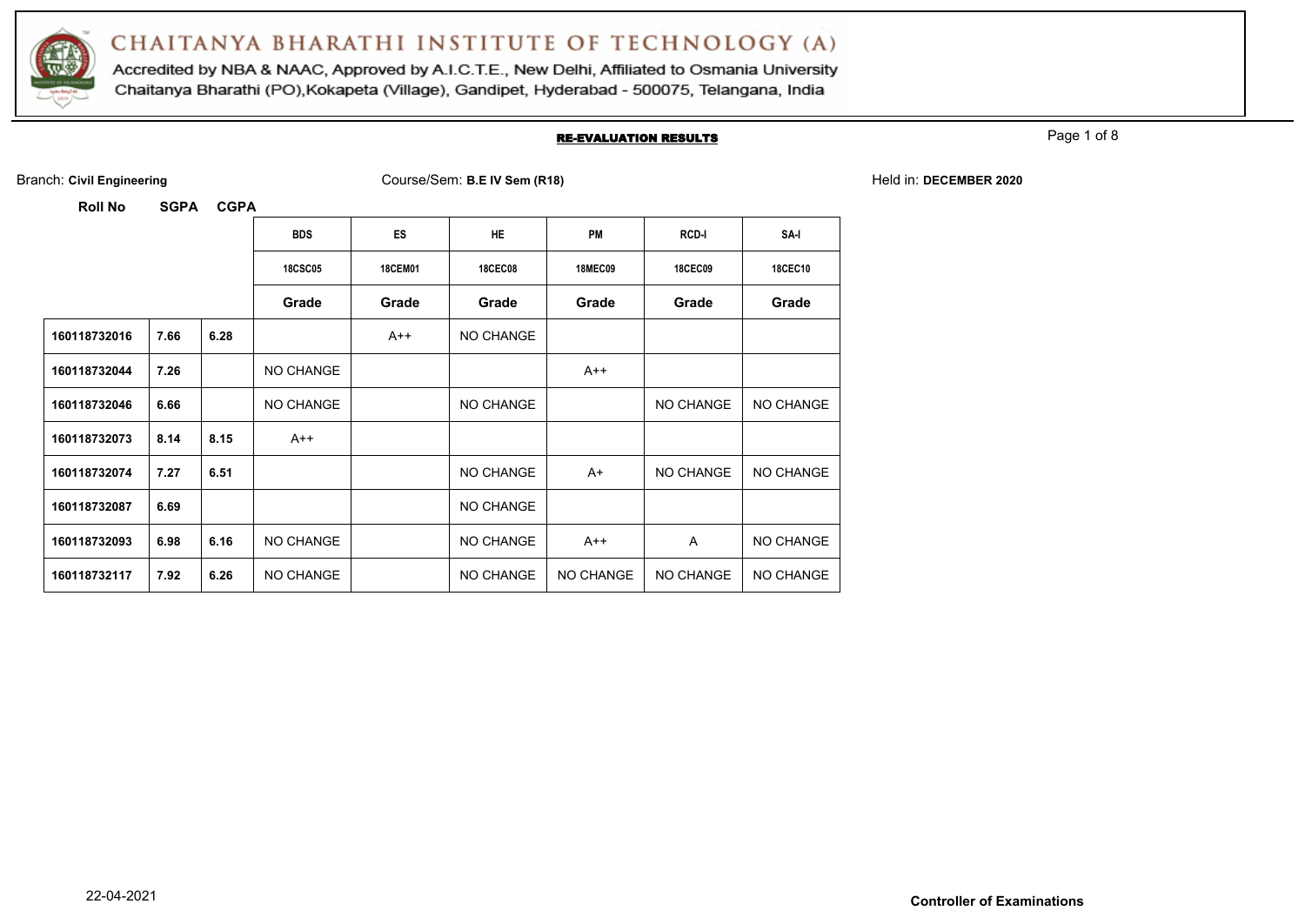

Accredited by NBA & NAAC, Approved by A.I.C.T.E., New Delhi, Affiliated to Osmania University Chaitanya Bharathi (PO), Kokapeta (Village), Gandipet, Hyderabad - 500075, Telangana, India

#### RE-EVALUATION RESULTS

Page 2 of 8

Branch: **Computer Science and Engg** Network: **Course-Course/Sem: B.E IV Sem (R18)** Held in: **DECEMBER 2020** 

|                |             |             |                |                | 500(100)       |
|----------------|-------------|-------------|----------------|----------------|----------------|
| <b>Roll No</b> | <b>SGPA</b> | <b>CGPA</b> |                |                |                |
|                |             |             | <b>CAMP</b>    | <b>DBMS</b>    | PS             |
|                |             |             | <b>18CSC12</b> | <b>18CSC13</b> | <b>18MTC09</b> |
|                |             |             | Grade          | Grade          | Grade          |
| 160118733034   | 9.24        | 8.59        | NO CHANGE      | $A++$          |                |
| 160118733086   | 7.72        | 6.40        | NO CHANGE      | NO CHANGE      | NO CHANGE      |
| 160118733097   | 9.23        | 8.35        | $A++$          |                |                |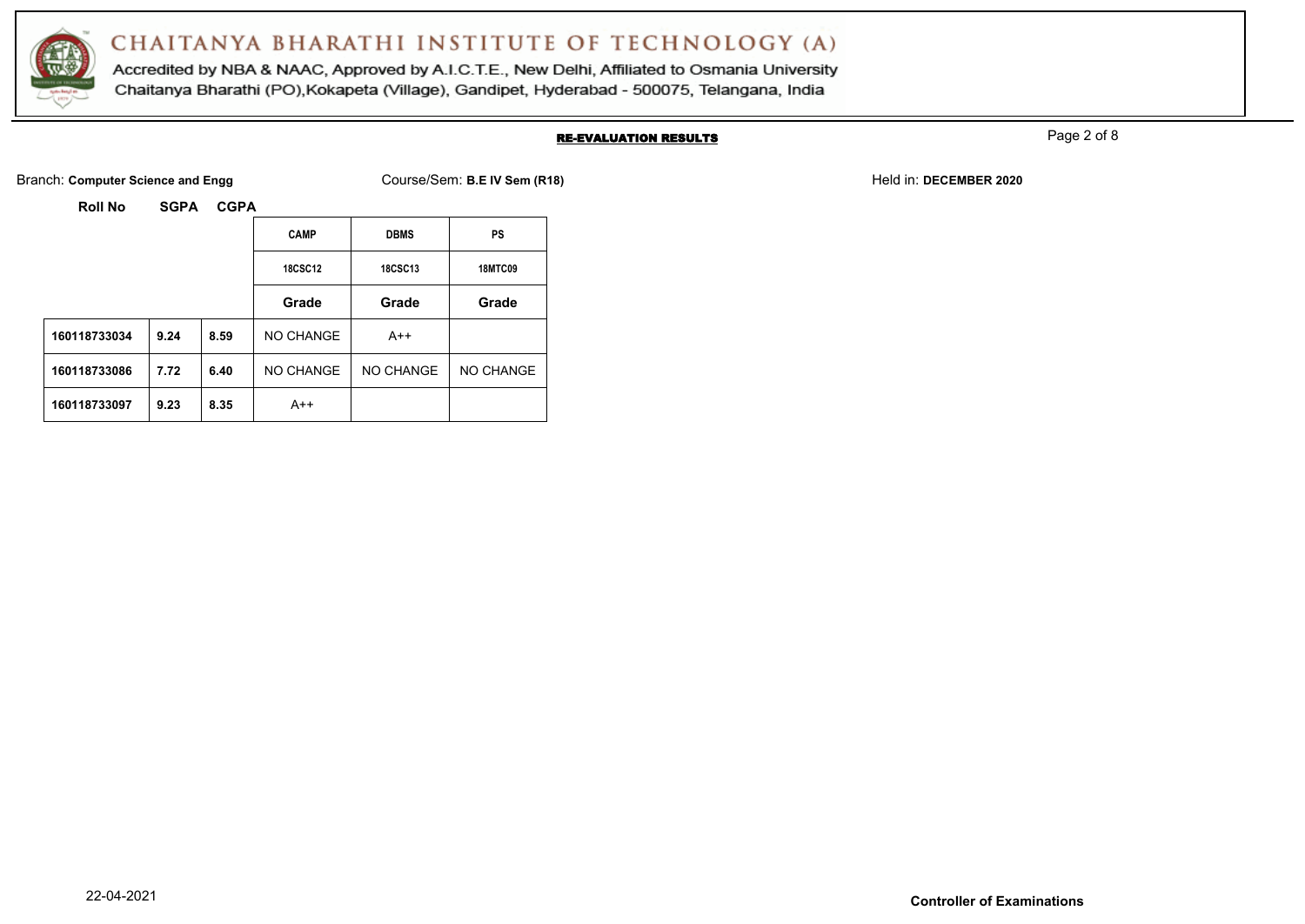

Accredited by NBA & NAAC, Approved by A.I.C.T.E., New Delhi, Affiliated to Osmania University Chaitanya Bharathi (PO), Kokapeta (Village), Gandipet, Hyderabad - 500075, Telangana, India

#### RE-EVALUATION RESULTS

Page 3 of 8

Branch: Electrical and Electronics Engg **Course/Sem: B.E IV Sem (R18)** Held in: DECEMBER 2020

**Roll No SGPA CGPA**

|              |      |      | <b>BDS</b>     | <b>DE</b> | EM-I           | <b>ES</b>      | <b>PS-I</b> |
|--------------|------|------|----------------|-----------|----------------|----------------|-------------|
|              |      |      | <b>18CSC05</b> | 18EEC09   | <b>18EEC10</b> | <b>18CEM01</b> | 18EEC11     |
|              |      |      | Grade          | Grade     | Grade          | Grade          | Grade       |
| 160117734019 | 8.37 | 7.72 | NO CHANGE      |           | NO CHANGE      |                | NO CHANGE   |
| 160118734029 | 8.13 | 8.05 | NO CHANGE      |           | NO CHANGE      |                | NO CHANGE   |
| 160118734033 | 8.51 | 6.87 | NO CHANGE      | NO CHANGE |                |                | NO CHANGE   |
| 160118734036 | 8.50 | 7.50 |                |           | NO CHANGE      |                | $A++$       |
| 160118734046 | 8.06 | 7.44 |                |           | A+             | NO CHANGE      |             |
| 160118734047 | 8.30 | 7.55 | $A++$          |           |                |                |             |
| 160118734069 | 8.10 | 6.31 |                |           |                | A              |             |
| 160118734095 | 7.98 | 7.04 | NO CHANGE      | NO CHANGE | NO CHANGE      |                | NO CHANGE   |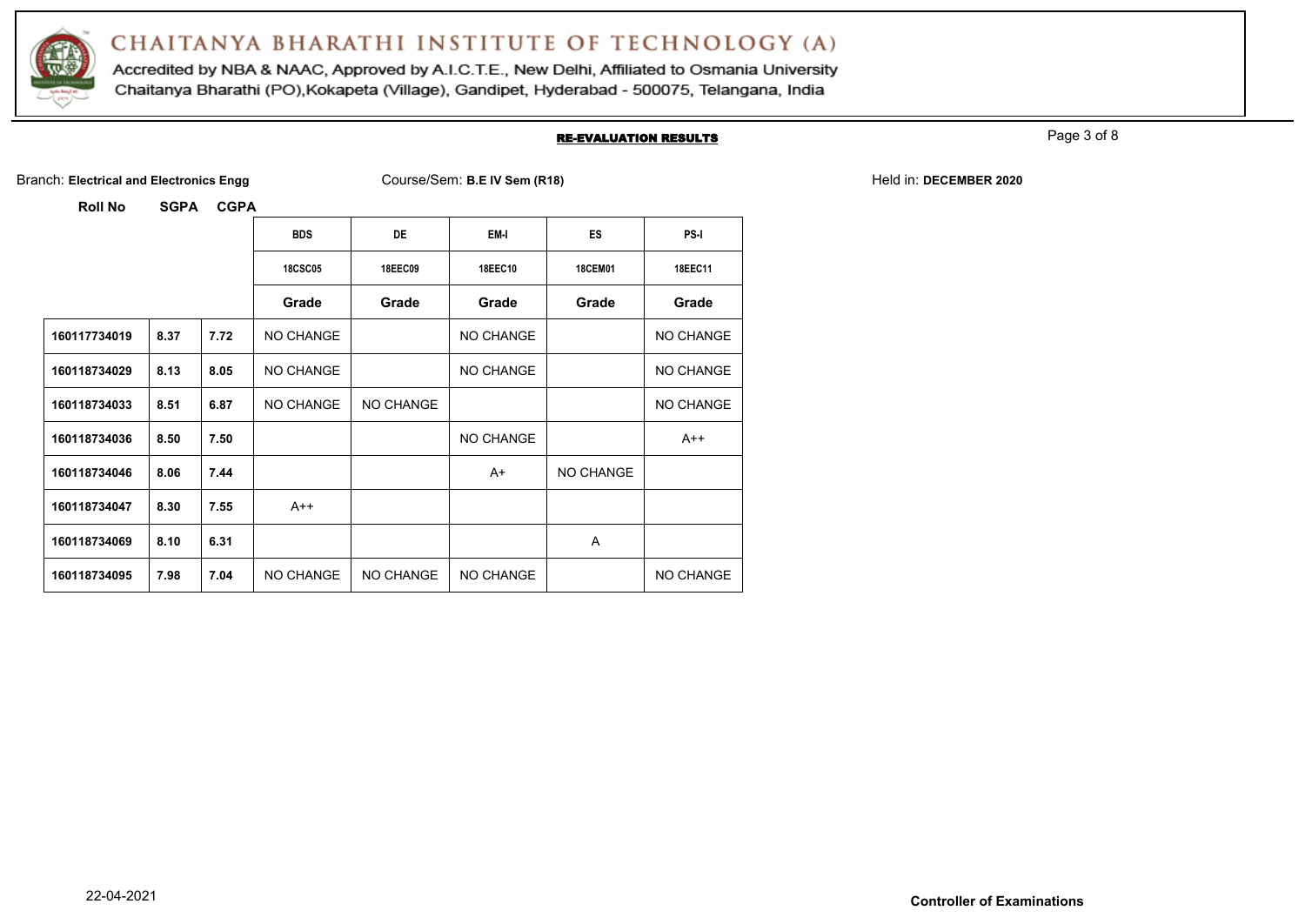

Accredited by NBA & NAAC, Approved by A.I.C.T.E., New Delhi, Affiliated to Osmania University Chaitanya Bharathi (PO), Kokapeta (Village), Gandipet, Hyderabad - 500075, Telangana, India

#### RE-EVALUATION RESULTS

Page 4 of 8

|  | Branch: Electronics and Communication Engg |  |
|--|--------------------------------------------|--|
|  |                                            |  |

Branch: **Electronics and Communication Engg** Course/Sem: **B.E IV Sem (R18)** Held in: **DECEMBER 2020**

| <b>Roll No</b> | <b>SGPA</b> | <b>CGPA</b> |                  |                |                |                |            |         |
|----------------|-------------|-------------|------------------|----------------|----------------|----------------|------------|---------|
|                |             |             | AC               | Acom           | <b>AWP</b>     | cs             | <b>DSD</b> | IC      |
|                |             |             | <b>18ECC07</b>   | <b>18ECC08</b> | <b>18ECC09</b> | <b>18ECC10</b> | 18ECC11    | 18EGM01 |
|                |             |             | Grade            | Grade          | Grade          | Grade          | Grade      | Grade   |
| 160118735028   | 8.59        | 7.49        | NO CHANGE        |                | NO CHANGE      | $A+$           |            |         |
| 160118735030   | 8.87        | 8.24        |                  |                | NO CHANGE      |                |            |         |
| 160118735033   | 7.11        | 7.47        |                  | NO CHANGE      |                | NO CHANGE      |            |         |
| 160118735039   | 7.16        | 7.08        |                  |                |                | B              |            |         |
| 160118735064   | 8.24        | 8.10        |                  | NO CHANGE      |                |                |            |         |
| 160118735066   | 7.65        | 6.19        | NO CHANGE        | NO CHANGE      | NO CHANGE      | $A+$           | NO CHANGE  |         |
| 160118735067   | 7.81        | 6.41        | <b>NO CHANGE</b> | NO CHANGE      | A              | $A+$           |            |         |
| 160118735070   | 8.15        | 7.59        |                  |                | NO CHANGE      | NO CHANGE      |            |         |
| 160118735071   | 7.56        | 6.37        | <b>NO CHANGE</b> | NO CHANGE      | NO CHANGE      | Α              |            |         |
| 160118735072   | 8.11        | 8.17        | <b>NO CHANGE</b> | NO CHANGE      | NO CHANGE      | NO CHANGE      |            |         |
| 160118735079   | 8.22        | 7.45        |                  |                |                | $A+$           |            |         |
| 160118735085   | 7.98        | 6.92        | $A+$             |                |                |                |            |         |
| 160118735089   | 8.16        | 8.44        | NO CHANGE        |                | $A++$          |                |            |         |
| 160118735091   | 7.86        | 6.57        | <b>NO CHANGE</b> |                |                | NO CHANGE      |            |         |
| 160118735094   |             |             | <b>NO CHANGE</b> |                |                | NO CHANGE      |            |         |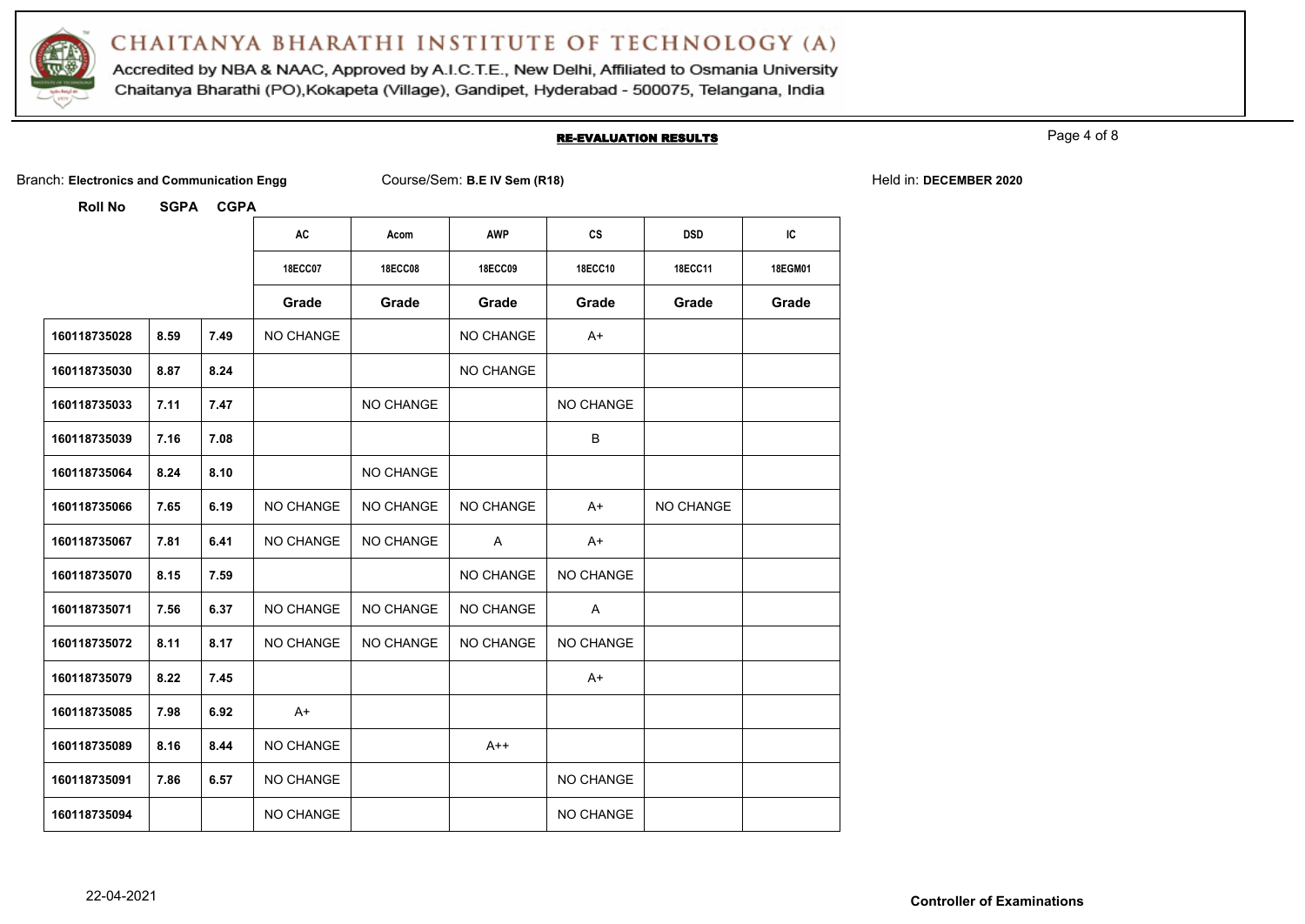

Accredited by NBA & NAAC, Approved by A.I.C.T.E., New Delhi, Affiliated to Osmania University Chaitanya Bharathi (PO), Kokapeta (Village), Gandipet, Hyderabad - 500075, Telangana, India

#### RE-EVALUATION RESULTS

Page 5 of 8

|  | Branch: Electronics and Communication Engg |  |
|--|--------------------------------------------|--|
|  |                                            |  |

Branch: **Electronics and Communication Engg** Course/Sem: **B.E IV Sem (R18)** Held in: **DECEMBER 2020**

| <b>Roll No</b> | <b>SGPA</b> | <b>CGPA</b> |                |                |                |                  |            |           |
|----------------|-------------|-------------|----------------|----------------|----------------|------------------|------------|-----------|
|                |             |             | AC             | Acom           | <b>AWP</b>     | <b>CS</b>        | <b>DSD</b> | IC        |
|                |             |             | <b>18ECC07</b> | <b>18ECC08</b> | <b>18ECC09</b> | <b>18ECC10</b>   | 18ECC11    | 18EGM01   |
|                |             |             | Grade          | Grade          | Grade          | Grade            | Grade      | Grade     |
| 160118735101   | 7.88        | 7.59        |                | NO CHANGE      | A+             | <b>NO CHANGE</b> |            |           |
| 160118735102   | 6.95        | 5.55        | NO CHANGE      |                | NO CHANGE      | <b>NO CHANGE</b> |            |           |
| 160118735104   | 7.39        |             | NO CHANGE      | NO CHANGE      |                | NO CHANGE        |            | NO CHANGE |
| 160118735107   | 7.51        | 6.78        | NO CHANGE      | NO CHANGE      | NO CHANGE      | NO CHANGE        |            |           |
| 160118735110   |             |             | NO CHANGE      |                |                | NO CHANGE        |            |           |
| 160118735113   | 7.28        | 7.07        |                | A              | NO CHANGE      | NO CHANGE        |            |           |
| 160118735140   | 8.23        | 6.11        | $A++$          |                | NO CHANGE      |                  |            |           |
| 160118735143   | 8.35        | 6.90        |                | NO CHANGE      | NO CHANGE      |                  |            |           |
| 160118735177   | 8.17        | 7.10        |                |                | NO CHANGE      | NO CHANGE        |            |           |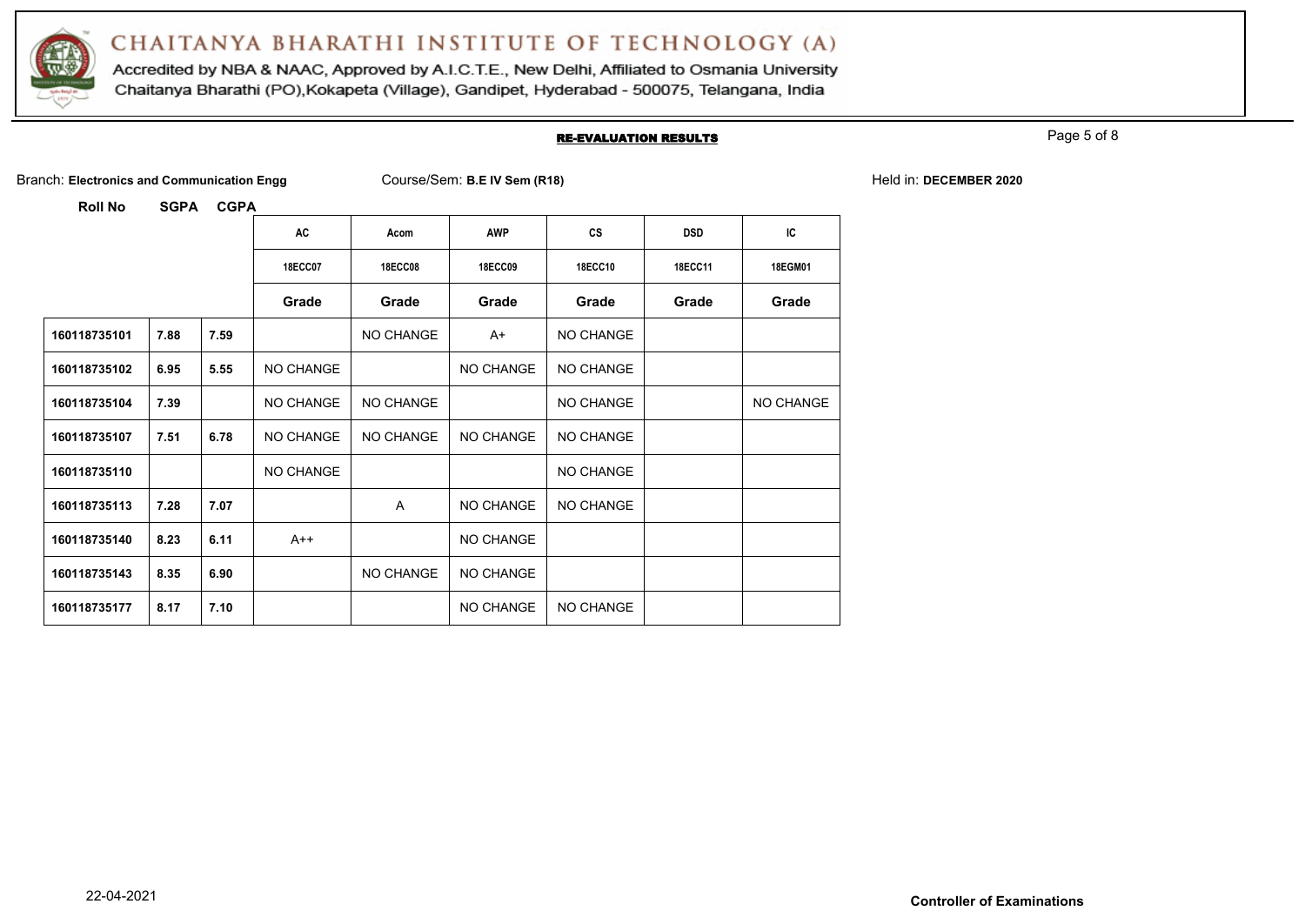

Accredited by NBA & NAAC, Approved by A.I.C.T.E., New Delhi, Affiliated to Osmania University Chaitanya Bharathi (PO), Kokapeta (Village), Gandipet, Hyderabad - 500075, Telangana, India

#### RE-EVALUATION RESULTS

Page 6 of 8

Branch: Information Technology **Course/Sem: B.E IV Sem (R18)** Held in: DECEMBER 2020

**Roll No SGPA CGPA**

|              |      |      | <b>DAA</b>     | <b>DBMS</b>    | <b>DLCA</b>    | <b>JP</b>      |
|--------------|------|------|----------------|----------------|----------------|----------------|
|              |      |      | <b>18ITC11</b> | <b>18ITC09</b> | <b>18ITC03</b> | <b>18ITC10</b> |
|              |      |      | Grade          | Grade          | Grade          | Grade          |
| 160118737007 | 8.62 | 6.86 | NO CHANGE      |                |                | NO CHANGE      |
| 160118737012 | 8.68 | 7.68 |                | NO CHANGE      | NO CHANGE      |                |
| 160118737019 | 9.25 | 8.89 |                | NO CHANGE      |                |                |
| 160118737078 | 8.57 | 6.74 | $A++$          |                |                |                |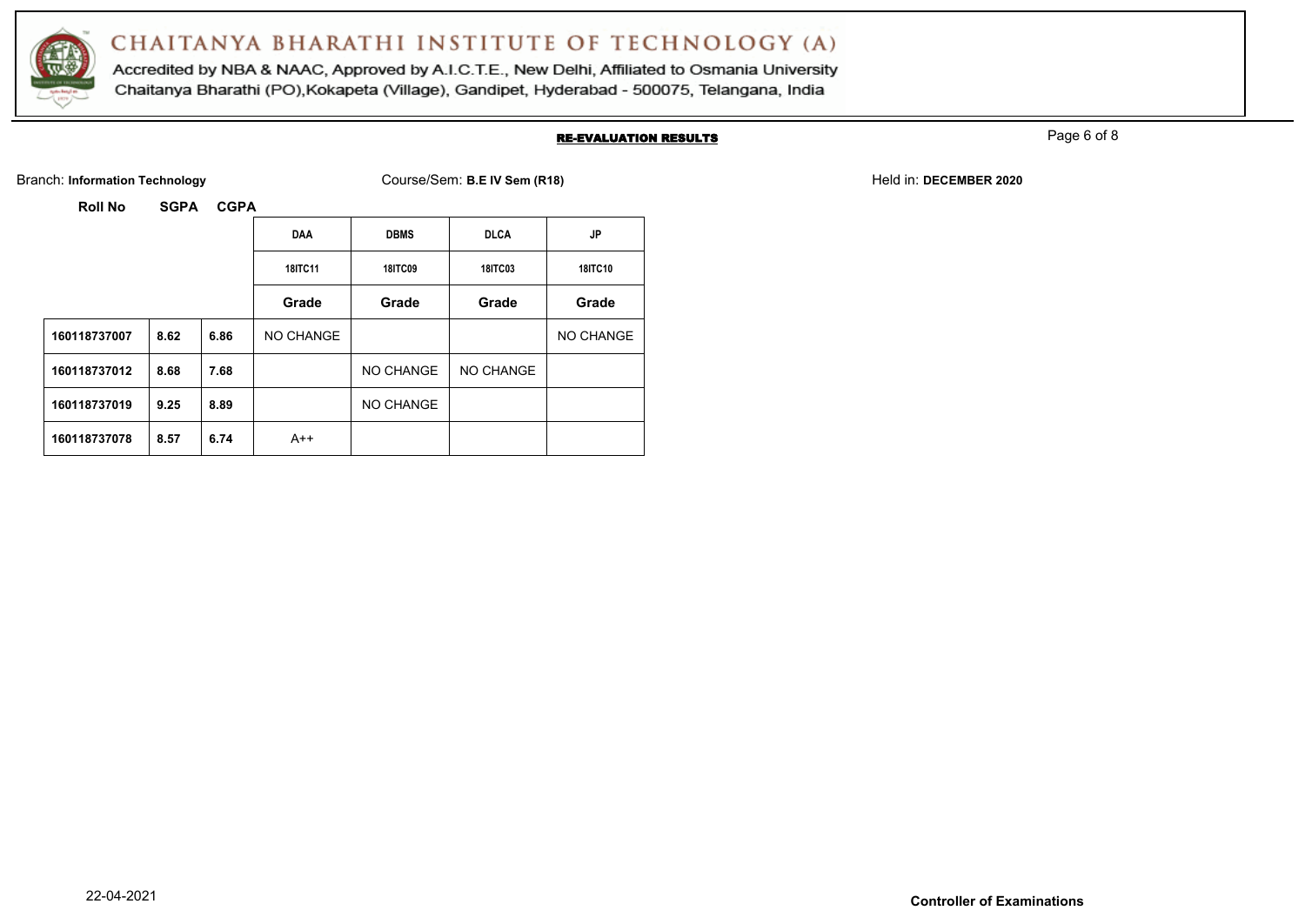

Accredited by NBA & NAAC, Approved by A.I.C.T.E., New Delhi, Affiliated to Osmania University Chaitanya Bharathi (PO), Kokapeta (Village), Gandipet, Hyderabad - 500075, Telangana, India

#### RE-EVALUATION RESULTS

Page 7 of 8

Branch: Mechanical Engineering **Course/Sem: B.E IV Sem (R18)** Held in: DECEMBER 2020

**Roll No SGPA CGPA**

|              |      |      | <b>BDS</b>     | <b>FPHM</b>    | <b>KOM</b>     | PM               | <b>TD</b>        |
|--------------|------|------|----------------|----------------|----------------|------------------|------------------|
|              |      |      | <b>18CSC05</b> | <b>18MEC10</b> | <b>18MEC07</b> | <b>18MEC09</b>   | <b>18MEC08</b>   |
|              |      |      | Grade          | Grade          | Grade          | Grade            | Grade            |
| 160118736018 | 8.85 | 8.78 |                |                |                | <b>NO CHANGE</b> |                  |
| 160118736019 | 8.44 | 8.21 | NO CHANGE      | NO CHANGE      |                |                  |                  |
| 160118736039 | 8.87 | 8.95 |                |                | $\circ$        |                  |                  |
| 160118736047 | 8.43 | 8.52 |                |                | $A+$           |                  | NO CHANGE        |
| 160118736054 | 7.55 | 6.78 |                | NO CHANGE      | NO CHANGE      |                  |                  |
| 160118736062 |      |      |                |                |                |                  | <b>NO CHANGE</b> |
| 160118736075 | 8.60 | 8.41 |                |                |                |                  | $A++$            |
| 160118736081 | 8.40 | 7.12 | NO CHANGE      | NO CHANGE      | NO CHANGE      | NO CHANGE        | NO CHANGE        |
| 160118736086 | 8.39 | 8.08 |                | $A+$           | $A++$          |                  |                  |
| 160118736094 | 8.98 | 8.37 |                |                | $\circ$        |                  |                  |
| 160118736099 | 9.32 | 9.18 |                | NO CHANGE      |                |                  |                  |
| 160118736105 | 7.39 | 6.15 |                | NO CHANGE      | NO CHANGE      |                  |                  |
| 160118736109 | 8.84 | 8.39 |                | NO CHANGE      |                |                  |                  |
| 160118736111 | 8.89 | 8.04 |                |                | NO CHANGE      |                  |                  |
| 160118736308 | 8.47 |      |                | NO CHANGE      |                |                  | $A++$            |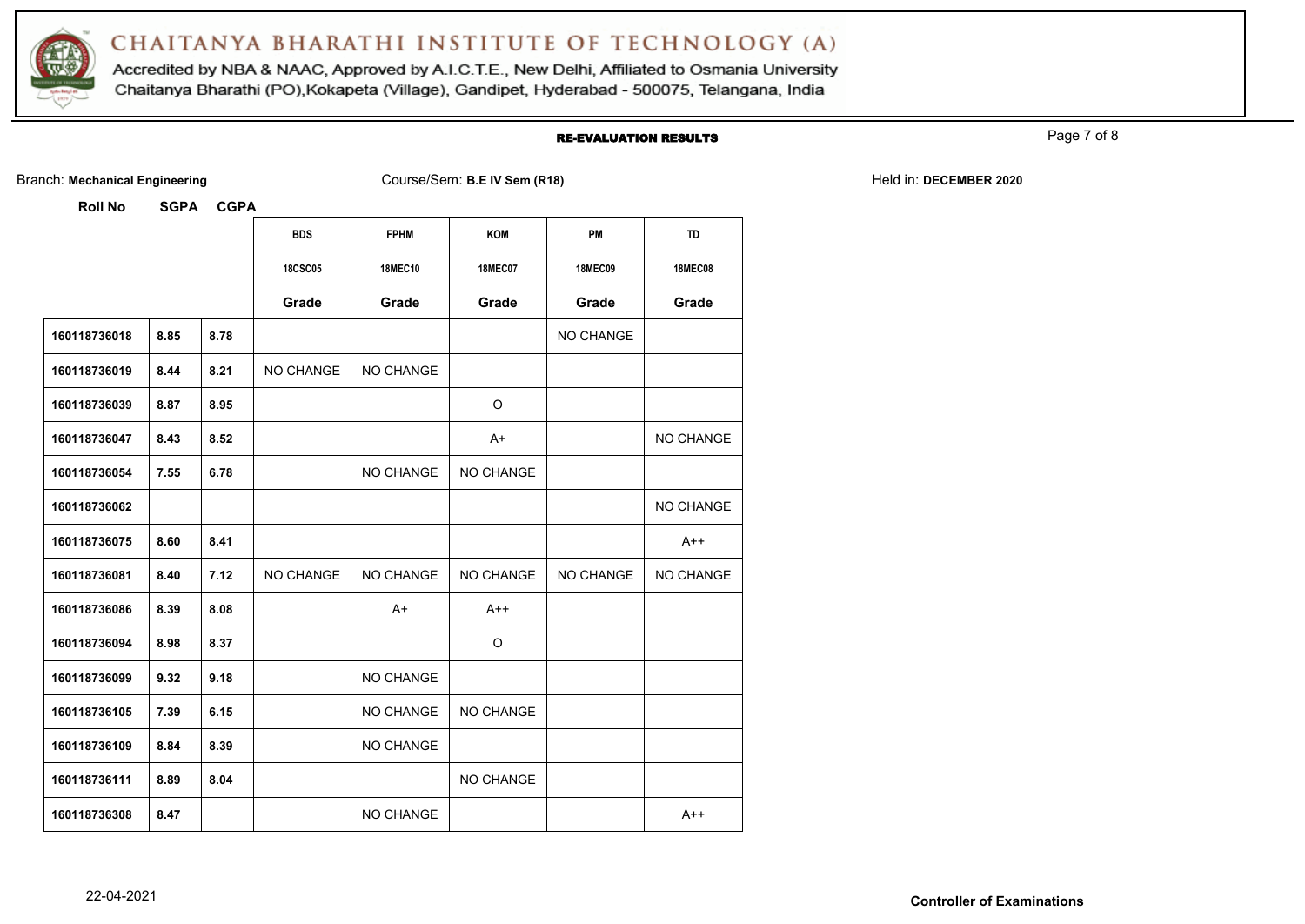

Accredited by NBA & NAAC, Approved by A.I.C.T.E., New Delhi, Affiliated to Osmania University Chaitanya Bharathi (PO), Kokapeta (Village), Gandipet, Hyderabad - 500075, Telangana, India

#### RE-EVALUATION RESULTS

Page 8 of 8

Branch: **Production Engineering The Course/Sem: B.E IV Sem (R18)** Held in: **DECEMBER 2020** Held in: **DECEMBER 2020** 

| Roll No | <b>SGPA</b> | <b>CGPA</b> |
|---------|-------------|-------------|
|         |             |             |

|  | <b>BDS</b>     | <b>PM</b>      |
|--|----------------|----------------|
|  | <b>18CSC05</b> | <b>18MEC09</b> |
|  | Grade          | Grade          |
|  |                |                |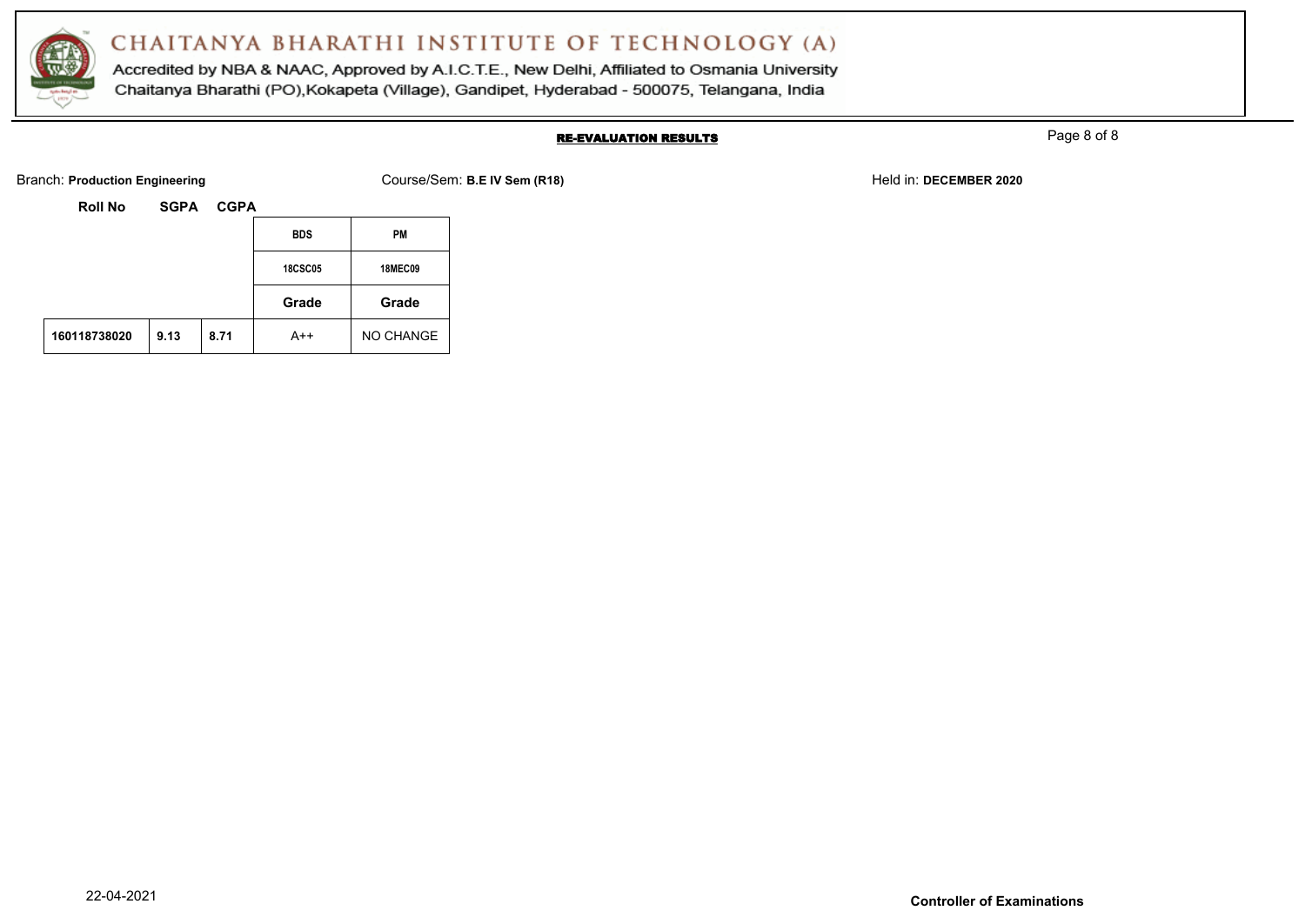

Accredited by NBA & NAAC, Approved by A.I.C.T.E., New Delhi, Affiliated to Osmania University Chaitanya Bharathi (PO), Kokapeta (Village), Gandipet, Hyderabad - 500075, Telangana, India

#### RE-EVALUATION RESULTS

Page 1 of 2

Branch: **Biotechnology** Course/Sem: **B.Tech IV Sem (R18)** Held in: **DECEMBER 2020**

| <b>SGPA</b><br>Roll No | <b>CGPA</b> |  |
|------------------------|-------------|--|
|------------------------|-------------|--|

|              |      | <b>CBT</b> | <b>IMB</b> | <b>PM</b> |                |
|--------------|------|------------|------------|-----------|----------------|
|              |      |            | 18BTC12    | 18BTC11   | <b>18MEC09</b> |
|              |      |            | Grade      | Grade     | Grade          |
| 160118805022 | 8.36 | 8.37       | NO CHANGE  | NO CHANGE |                |
| 160118805033 |      |            |            |           | NO CHANGE      |
| 160118805042 | 7.61 | 7.60       | NO CHANGE  |           |                |